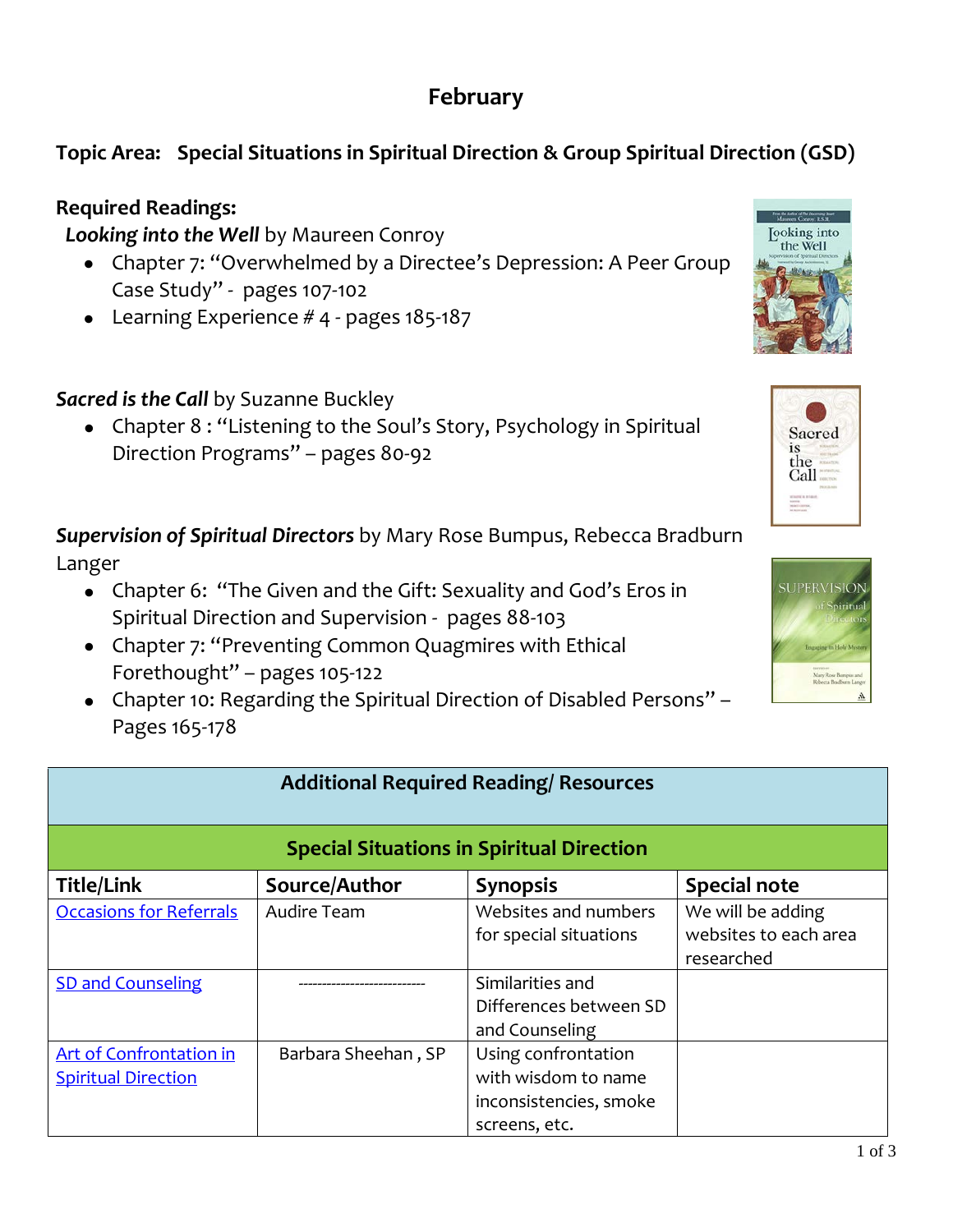| <b>Supplementary Reading/ Resources</b>                                                                           |                                                                                                               |                                                                                                                       |                                                                                                    |  |  |
|-------------------------------------------------------------------------------------------------------------------|---------------------------------------------------------------------------------------------------------------|-----------------------------------------------------------------------------------------------------------------------|----------------------------------------------------------------------------------------------------|--|--|
| <b>Special Situations in Spiritual Direction</b>                                                                  |                                                                                                               |                                                                                                                       |                                                                                                    |  |  |
| <b>Spiritual Direction and</b><br><b>Twelve Step</b><br>Sponsorship                                               | Paula A. Ferris<br>Presence Journal                                                                           | The author explains<br>how to help directees in<br>12 step programs and<br>steer clear of addiction<br>counseling.    |                                                                                                    |  |  |
| <b>Healing of Lost Futures:</b><br><b>The Spiritual</b><br><b>Accompaniment of</b><br><b>Survivors of Suicide</b> | Andrew Walker<br>Presence Journal                                                                             | The author explores<br>how to support<br>survivors of suicide.                                                        |                                                                                                    |  |  |
| What you Can do if you<br><b>Encounter Possible</b><br><b>Warning signs of Suicide</b>                            | Adapted from American<br>Association of<br>Suicidology and Suicide<br>Awareness Voices of<br>Education (SAVE) | Brief steps if you<br>encounter possible<br>warning signs of suicide.                                                 |                                                                                                    |  |  |
| <b>Service Agency</b><br>Referrals                                                                                | Compiled                                                                                                      | Compiled list of agency<br>that support special<br>situations                                                         |                                                                                                    |  |  |
|                                                                                                                   | <b>Supplementary Readings Resources</b>                                                                       |                                                                                                                       |                                                                                                    |  |  |
| <b>Group Spiritual Direction</b>                                                                                  |                                                                                                               |                                                                                                                       |                                                                                                    |  |  |
| <b>Title/Link</b>                                                                                                 | Source/Author                                                                                                 | <b>Synopsis</b>                                                                                                       | <b>Special note</b>                                                                                |  |  |
| <b>Group Spiritual</b><br><b>Direction Covenant and</b><br><b>Formats</b>                                         | Mary Rose Bumpus                                                                                              | Agreements for those<br>participating in group<br>spiritual direction; 1<br>present and 3 presenter<br>format for GSD |                                                                                                    |  |  |
| <b>Group Spiritual</b><br>Direction: Prayerful<br><b>Listening for Life</b>                                       | Ann Grizzle                                                                                                   | Shalem Program paper<br>on a group spirit<br>experience.                                                              |                                                                                                    |  |  |
| Supplementary                                                                                                     |                                                                                                               |                                                                                                                       |                                                                                                    |  |  |
| <b>Group Direction Notes</b><br>from Shalem                                                                       | Rose Mary Doughtery<br>Shalem Institute                                                                       | The process of Group<br>Spiritual Direction is<br>explained.                                                          |                                                                                                    |  |  |
| <b>What happens in Group</b><br><b>Spiritual Direction</b>                                                        | Alice Fryling;<br>Smallgroups.com article                                                                     | Author briefly describes<br>leadership, essentials,<br>models, and fruits of<br>GSD                                   |                                                                                                    |  |  |
| <b>GSD Promo</b><br>YouTube(4:53)                                                                                 | Sid Niemeyer; Pastor<br><b>Valley Community</b><br>Church; Pleasanton, CA                                     | Pastor explains group<br>spiritual direction; 2<br>congregants share their<br>experience.                             | YouTube Video-from<br>4:10 -4:53 pastor tells of<br>upcoming SDG so you<br>can pause at that point |  |  |